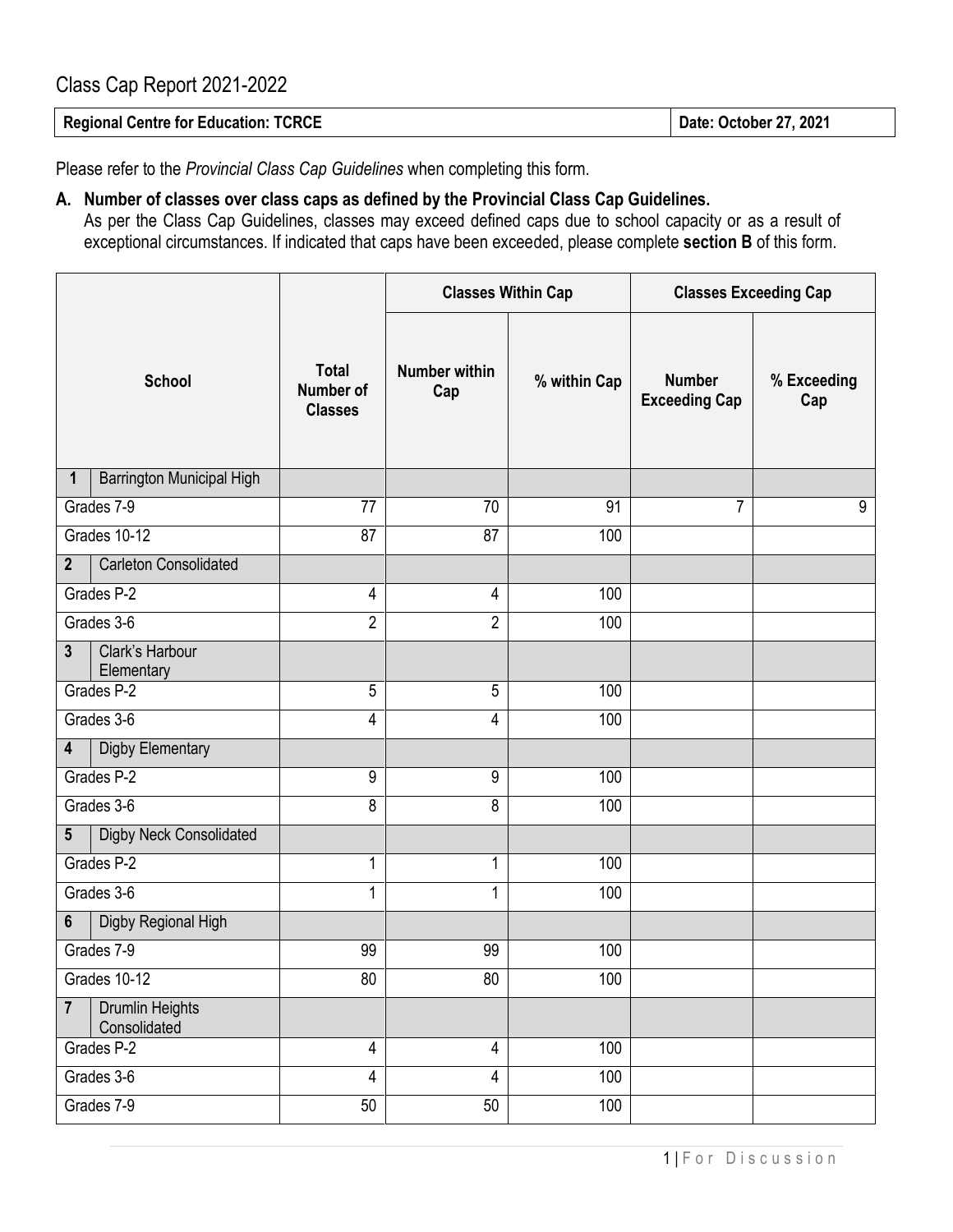|                                       |                                             | <b>Classes Within Cap</b>   |              | <b>Classes Exceeding Cap</b>          |                    |
|---------------------------------------|---------------------------------------------|-----------------------------|--------------|---------------------------------------|--------------------|
| <b>School</b>                         | <b>Total</b><br>Number of<br><b>Classes</b> | <b>Number within</b><br>Cap | % within Cap | <b>Number</b><br><b>Exceeding Cap</b> | % Exceeding<br>Cap |
| Grades 10-12                          | 52                                          | 52                          | 100          |                                       |                    |
| 8<br>Evelyn Richardson<br>Memorial    |                                             |                             |              |                                       |                    |
| Grades P-2                            | $\mathfrak{Z}$                              | 3                           | 100          |                                       |                    |
| Grades 3-6                            | $\overline{2}$                              | $\overline{2}$              | 100          |                                       |                    |
| Forest Ridge Academy<br>9             |                                             |                             |              |                                       |                    |
| Grades P-2                            | 4                                           | 4                           | 100          |                                       |                    |
| Grades 3-6                            | 4                                           | 4                           | 100          |                                       |                    |
| <b>Hillcrest Academy</b><br>10        |                                             |                             |              |                                       |                    |
| Grades P-2                            | 7                                           | $\overline{7}$              | 100          |                                       |                    |
| Grades 3-6                            | $\overline{7}$                              | $\overline{7}$              | 100          |                                       |                    |
| <b>Islands Consolidated</b><br>11     |                                             |                             |              |                                       |                    |
| Grades P-2                            | $\overline{2}$                              | $\overline{2}$              | 100          |                                       |                    |
| Grades 3-6                            | $\overline{2}$                              | $\overline{2}$              | 100          |                                       |                    |
| Grades 7-9                            | 14                                          | 14                          | 100          |                                       |                    |
| Grades 10-12                          | 26                                          | 26                          | 100          |                                       |                    |
| Lockeport Regional High<br>12         |                                             |                             |              |                                       |                    |
| Grades 7-9                            | 33                                          | 33                          | 100          |                                       |                    |
| Grades 10-12                          | 31                                          | 31                          | 100          |                                       |                    |
| Lockeport Elementary<br>13            |                                             |                             |              |                                       |                    |
| Grades P-2                            | $\overline{2}$                              | $\overline{2}$              | 100          |                                       |                    |
| Grades 3-6                            | $\overline{3}$                              | $\overline{3}$              | 100          |                                       |                    |
| Maple Grove Education<br>14<br>Centre |                                             |                             |              |                                       |                    |
| Grades 3-6                            | 7                                           | $\overline{7}$              | 100          |                                       |                    |
| Grades 7-9                            | 160                                         | 160                         | 100          |                                       |                    |
| Meadowfields Community<br>15          |                                             |                             |              |                                       |                    |
| Grades P-2                            | 10                                          | 10                          | 100          |                                       |                    |
| Grades 3-6                            | 8                                           | 8                           | 100          |                                       |                    |
| Plymouth<br>16                        |                                             |                             |              |                                       |                    |
| Grades P-2                            | $\overline{7}$                              | $\overline{6}$              | 86           | $\mathbf 1$                           | 14                 |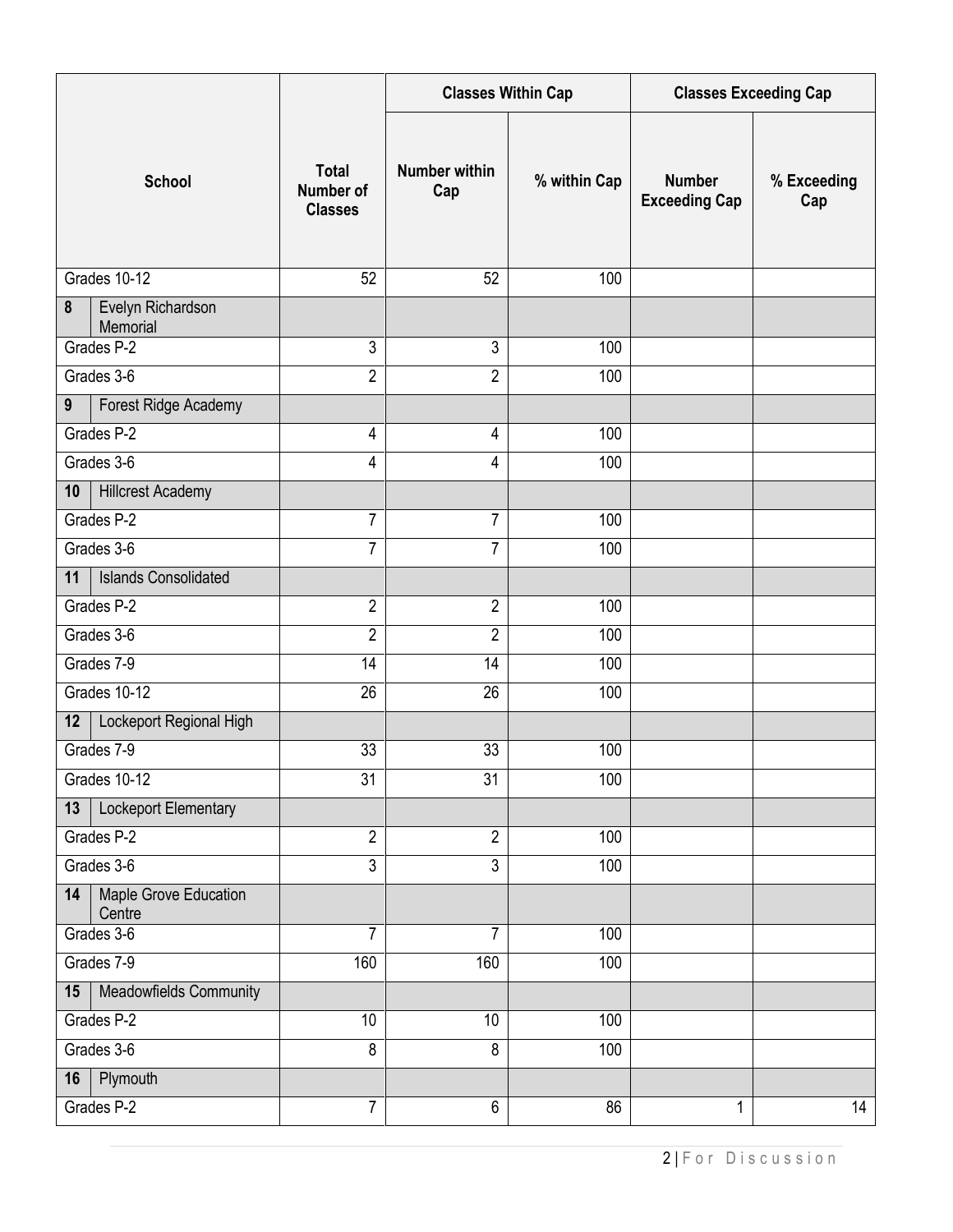|                                                            |                                                    | <b>Classes Within Cap</b>   |              | <b>Classes Exceeding Cap</b>          |                    |
|------------------------------------------------------------|----------------------------------------------------|-----------------------------|--------------|---------------------------------------|--------------------|
| <b>School</b>                                              | <b>Total</b><br><b>Number of</b><br><b>Classes</b> | <b>Number within</b><br>Cap | % within Cap | <b>Number</b><br><b>Exceeding Cap</b> | % Exceeding<br>Cap |
| Grades 3-6                                                 | $\overline{4}$                                     | 4                           | 100          |                                       |                    |
| <b>Port Maitland Consolidated</b><br>17                    |                                                    |                             |              |                                       |                    |
| Grades P-2                                                 | 3                                                  | $\overline{2}$              | 67           | 1                                     | 33                 |
| Grades 3-6                                                 | $\overline{2}$                                     | $\overline{2}$              | 100          |                                       |                    |
| Shelburne Regional<br>18                                   |                                                    |                             |              |                                       |                    |
| Grades 7-9                                                 | 62                                                 | 62                          | 100          |                                       |                    |
| Grades 10-12                                               | $\overline{58}$                                    | $\overline{58}$             | 100          |                                       |                    |
| St. Mary's Bay Academy<br>19                               |                                                    |                             |              |                                       |                    |
| Grades 7-9                                                 | 56                                                 | 56                          | 100          |                                       |                    |
| Grades 10-12                                               | 47                                                 | $\overline{47}$             | 100          |                                       |                    |
| Weymouth Consolidated<br>20                                |                                                    |                             |              |                                       |                    |
| Grades P-2                                                 | 5                                                  | 5                           | 100          |                                       |                    |
| Grades 3-6                                                 | $\overline{5}$                                     | 5                           | 100          |                                       |                    |
| <b>Yarmouth Consolidated</b><br>21<br><b>Memorial High</b> |                                                    |                             |              |                                       |                    |
| Grades 7-9                                                 | 58                                                 | 58                          | 100          |                                       |                    |
| Grades 10-12                                               | 209                                                | 209                         | 100          |                                       |                    |
| Yarmouth Elementary<br>22                                  |                                                    |                             |              |                                       |                    |
| Grades P-2                                                 | 8                                                  | 8                           | 100          |                                       |                    |
| Grades 3-6                                                 | 7                                                  | $\overline{7}$              | 100          |                                       |                    |

Note: References to 'cap' refer to hard cap as defined in the Provincial Class Cap Guidelines